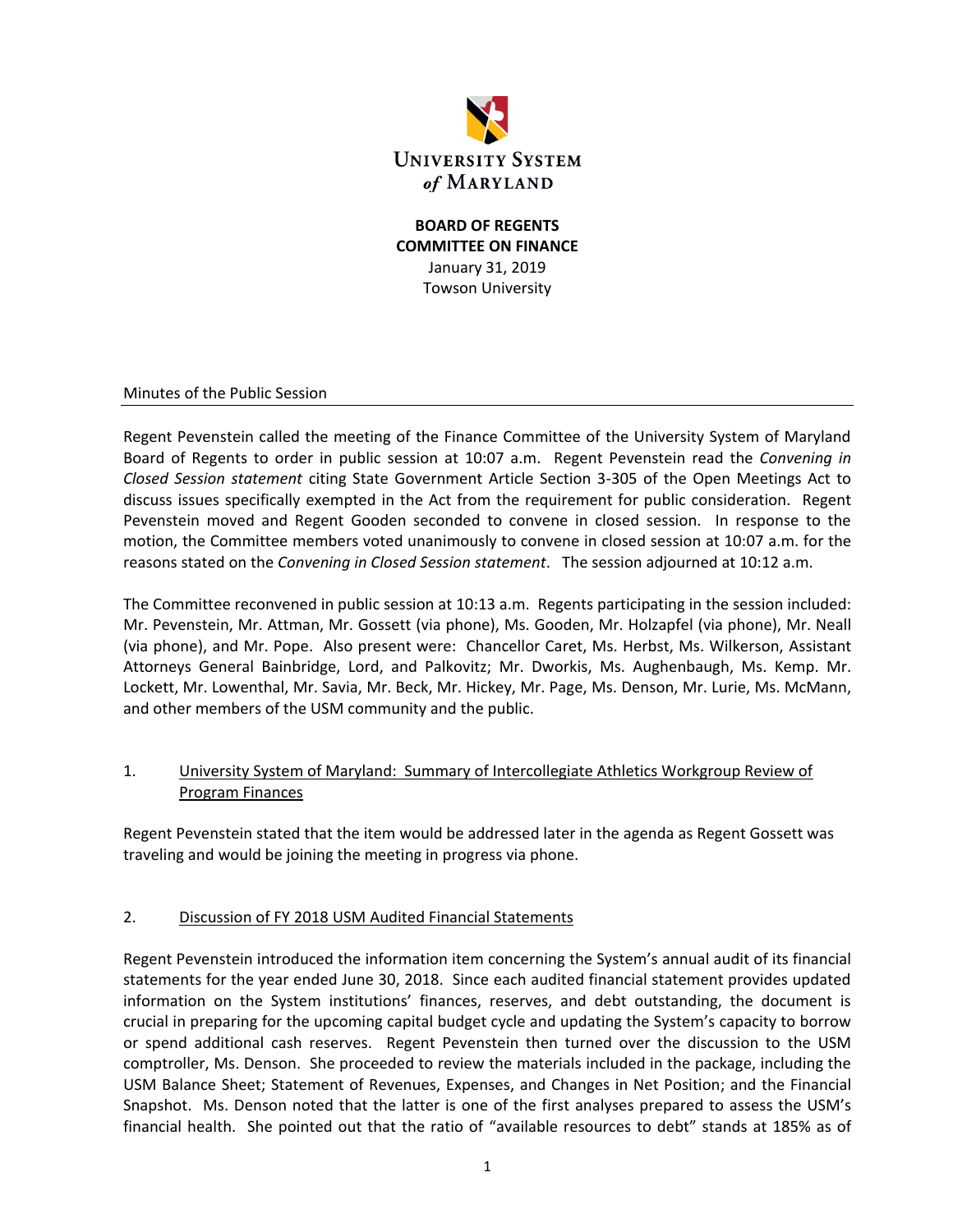June  $30<sup>th</sup>$  compared to 168% one year ago. The significant increase is in part due to the redeeming of \$35 million of revolving equipment loan debt in June 2018. This loan program started off with \$60 million of debt in 2003. As the program was never fully utilized, a decision was made to instead utilize internal funds to finance equipment loan purchases. Ms. Denson then explained that the second part of the snapshot takes into account outstanding commitments as of June  $30<sup>th</sup>$ . These are commitments that have been authorized by the Board of Regents either as a cash-funded program or through the use of revenue bonds. For these commitments, the USM maintains a one-to-one relationship. The current BOR policy requires that the ratio of "available resources to debt" be at least 95%. Taking all into consideration, the USM's adjusted ratio of "available resources to debt" outstanding is 126% compared to 119% a year ago.

Ms. Denson also touched on the pension liability, which decreased from \$1.2 billion to \$1.1 billion. Looking ahead, that figure is expected to drop again next year. She explained that accounting standards allow the System to defer the recognition of expenses and gains related to recording the pension liability and amortize those costs generally over a five-year period. The USM recorded \$81 million in additional noncash expense related to pensions in FY 2018. Ms. Denson reminded everyone that last year she discussed the implementation of an accounting standard related Other Post-Employment Benefits (OPEB). She provided as an update that the State decided to record the entire \$11 billion liability on its financials and did not allocate any of this cost to the System or other State agencies. In closing, Ms. Denson noted that with the exception of one institution, all of the institutions met their fund balance goal.

Regent Pevenstein inquired into the status of the credit rating agency meetings. Vice Chancellor Herbst responded that the meetings with the three agencies went well and that the USM had all of its ratings reaffirmed with a stable outlook. Mr. Page added that the System was scheduled to auction \$154 million of revenue bond debt (\$115 million of new money and \$39 million of refunding bonds) on February 6<sup>th</sup>.

## **The report was accepted for information purposes.**

## 3. Review of USM Affiliated Entities: Affiliated Foundations, Business Entities, and High Impact Economic Development Activities

Regent Pevenstein stated that the financial statements include the balances and activity for USM institutions, as well as summarized financial statements of the USM's affiliated foundations. He noted that the affiliated foundations are an important part of the System's financial strength, and the credit rating agencies take the fundraising and investment management capabilities into account when considering the System's financial health and strength. He went on to say that at the same time, each affiliated organization has its own independent governing board that sets policy and is expected to be accountable for the organization's actions. In addition, there are other affiliated or created entities that are not always included in the System's financial statements—either by design—or because the nature of the relationship does not satisfy accounting rules for what should be included. Regent Pevenstein then turned to Mr. Page, the USM's associate vice chancellor of financial affairs. Mr. Page reviewed the presentation slides included in the item, highlighting the various types of affiliated foundations, their assets and endowments, oversight, and expectations. Mr. Page indicated that a condensed report will be provided to the Board annually.

## **The report was accepted for information purposes.**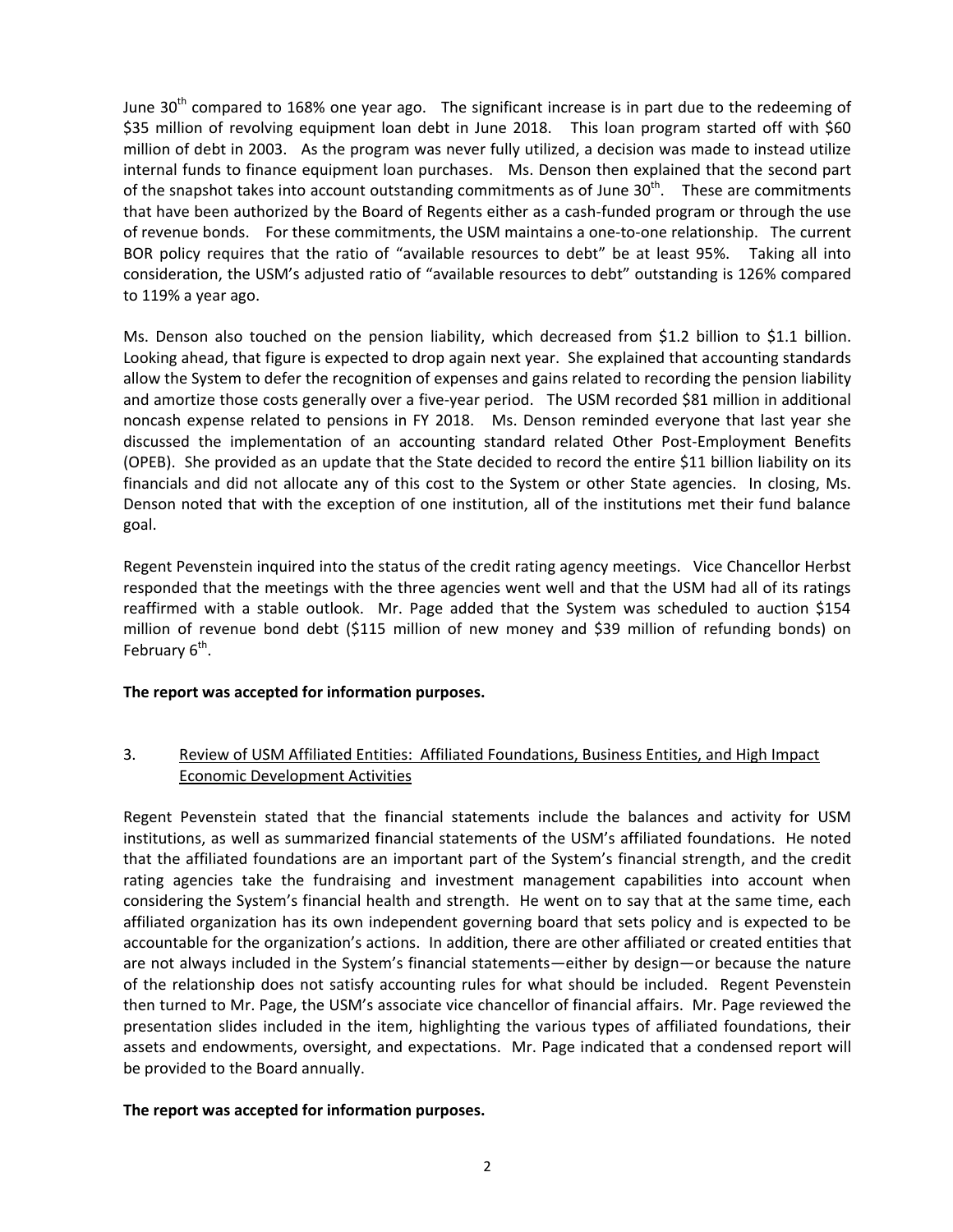## 4. University System of Maryland: Summary of Intercollegiate Athletics Workgroup Review of Program Finances

Regent Pevenstein stated that the item is a required report from the Board's Workgroup on Intercollegiate Athletics. Regent Gossett chairs this workgroup. At its March meeting, a report of student-athletes' academic progress and achievement was shared with the Education Policy and Student Life Committee. Regent Pevenstein noted that this item summarizes the financial information provided by the USM institutions with Division I programs. He then turned to Mr. Page for a few comments.

Mr. Page stated that the workgroup is an active workgroup, whose members review a range of financial information, including the results of operations for the fiscal year as well as also select balance sheet items like cash, debt, and amounts collected in advance of being earned. Mr. Page added that since the last policy revision in 2013, information is now reviewed on funds accumulated in affiliated foundations as well. He pointed out that the workgroup is focused on contingent liabilities, for example, "guarantees" and buy-out obligations built into coaches' contracts, or how incentive pay is earned.

Mr. Page stated that like most universities, the institutions and their leadership are expected to manage athletics on a self-support basis over the long-run, and as such the institutional leadership should keep track of shortfalls that are temporarily covered by the rest of the institution. Mr. Page explained that the report is intended to reduce a great deal of information into a few key and important considerations from a public accountability perspective: did the athletic program manage spending within its resources, and what is the status of amounts owed to System bondholders and the institution. Mr. Page reviewed the fiscal summary, noting that Towson and UMBC routinely manage their athletics budgets very well. He pointed out that Towson and UMBC operate in athletic conferences where the drive to spend is not at the same level as the Power 5 conferences. Mr. Page indicated that UMES and Coppin's athletic programs have struggled largely because of enrollment declines and the dependence on student activity fees as the primary fund source for the programs. Turning to UMCP, Mr. Page offered that the athletic program is not simply the largest in terms of spending and resources, but is unique in the demand for ongoing capital investment to ensure competitiveness on the field for its teams. As such, the workgroup monitors the status of borrowings and commitments closely each year. The amount of debt issued and institution funds borrowed associated with its ICA program are carefully tracked and expected to be repaid over the coming ten to twelve years. Regent Pevenstein thanked Mr. Page for his report.

## **The report was accepted for information purposes.**

#### 5. Revisions to USM Real Property Policies and Procedures

Regent Pevenstein summarized the item. He stated that the Board of Regents has instructed the staff to periodically review and update the USM policies and procedures. A workgroup led by Tom Hickey, and comprised of individuals from the Office of Attorney General and several System institutions, has offered changes to the real property policies and procedures that were last updated in 2001. Regent Pevenstein noted that the changes are stylistic in nature to make the policies more understandable and to improve efficiency. The proposed revisions were presented to the Administrative Vice Presidents on November 13<sup>th</sup> and the Council of University System Presidents on January 7<sup>th</sup>. He reviewed several of the major changes including authorizing USM institutions to grant licenses for use of space such as cell phone towers and ATM machines; increasing the threshold for Board of Regents review when an institution is a tenant from \$500,000 to \$1 million in any year and correspondingly the ten-year aggregate amount increases from \$2 million to \$10 million. The dollar threshold for Board review when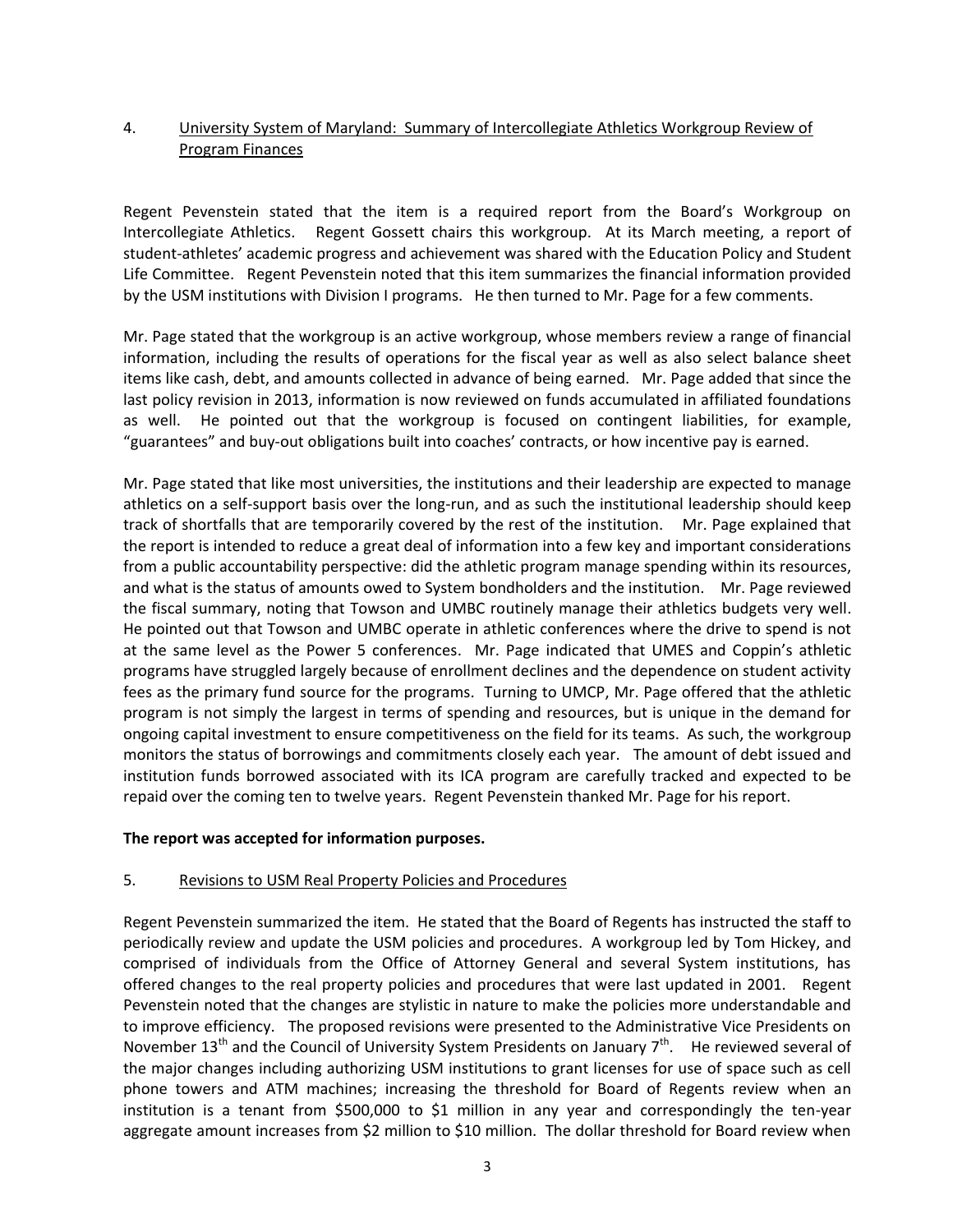an institution is a landlord is deleted entirely, and therefore any lease, regardless of dollar value, requires Board approval if the term exceeds ten years. Also included in the revisions are several changes that delegate to the institution presidents the ability to sign routine real property documents including easements, rights of way, rights of first refusal, utility connection easements related to larger construction\development projects and other documents related to real property leases. Focusing on the procedures, Regent Pevenstein noted that they are substantially the same with some minor revisions to clarify the various approval processes and to allow for greater institution flexibility as it relates to options or rights of first refusal. Regent Pevenstein acknowledged Tom Hickey in the audience and asked the committee members if there were any questions.

## **The Finance Committee recommended that the Board of Regents approve the revised USM Real Property Policies and Procedures as presented.**

(Regent Pevenstein moved recommendation, seconded by Regent Pope; unanimously approved)

#### 6. University System of Maryland: Report on FY 2018 Procurement Contracts

Regent Pevenstein stated that this is an annual report on procurement activity.

#### **The report was accepted for information purposes.**

The meeting was adjourned at 11:15 a.m.

Respectfully submitted,

Robert L. Pevenstein Chairman, Committee on Finance